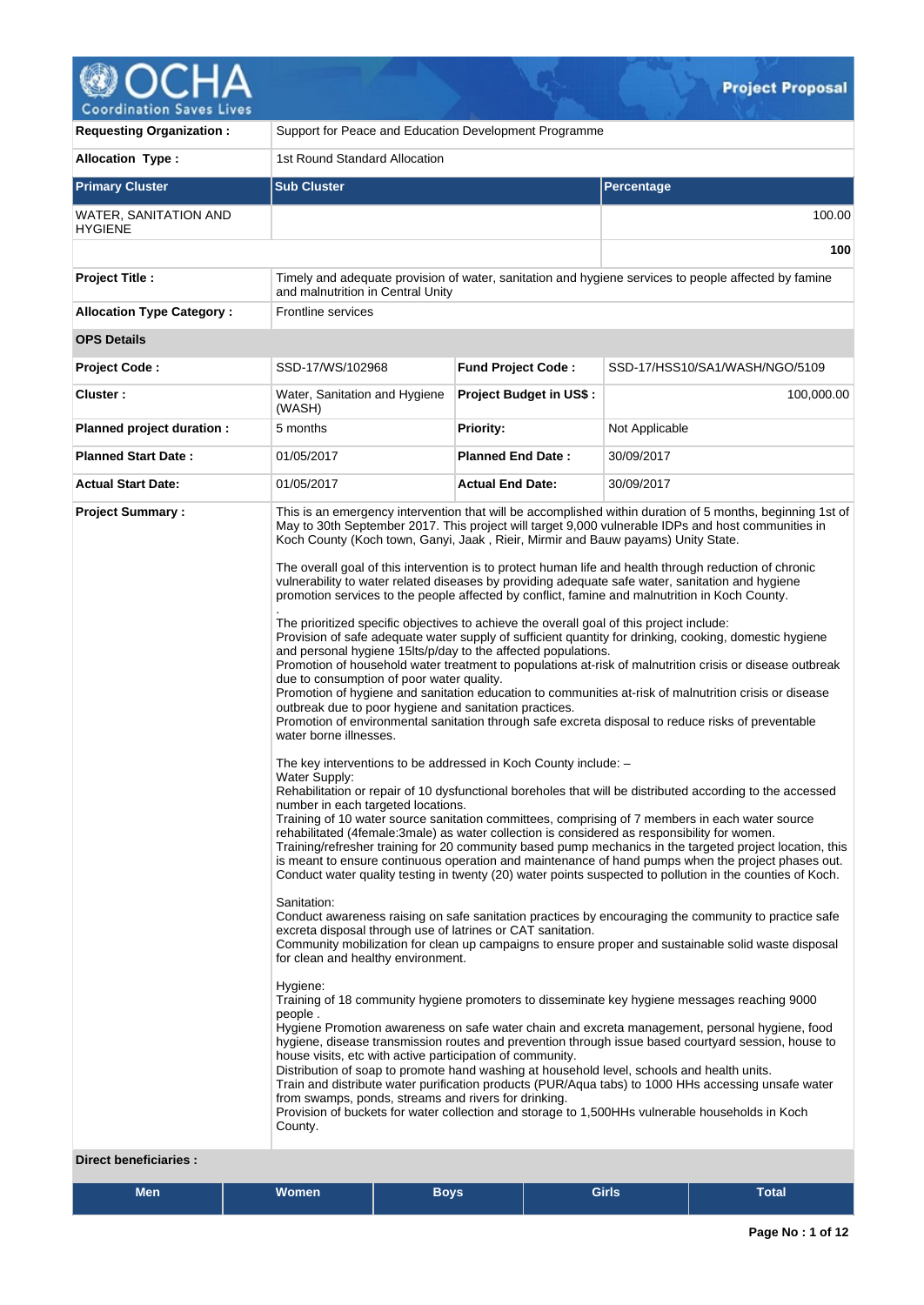| 012<br>。 . <u>.</u> | the contract of the contract of the contract of the contract of the contract of the contract of the contract of<br>$- - -$<br>$\sim$ | $\cdots$<br>$\cdot$ $\cdot$ | $\overline{a}$<br>__<br>__ | $\sim$ $\sim$ $\sim$<br>- - |
|---------------------|--------------------------------------------------------------------------------------------------------------------------------------|-----------------------------|----------------------------|-----------------------------|
|                     |                                                                                                                                      |                             |                            |                             |

# **Other Beneficiaries :**

| <b>Beneficiary name</b>                                     | <b>Men</b> | <b>Women</b> | <b>Boys</b> | <b>Girls</b>    | <b>Total</b> |
|-------------------------------------------------------------|------------|--------------|-------------|-----------------|--------------|
| Internally Displaced People                                 | 828        | 1.274        | 680         | 830             | 3,612        |
| People in Host Communities                                  | 1.062      | 1.276        | 833         | 950             | 4,121        |
| Children under 5                                            | 0          | 0            | 560         | 600             | 1.160        |
| Trainers, Promoters, Caretakers,<br>committee members, etc. | 22         | 28           | 27          | 30 <sup>°</sup> | 107          |
| Indiraat Danafiaiariaa :                                    |            |              |             |                 |              |

# **Indirect Beneficiaries :**

This project will also support more than 500 indirect beneficiaries who will be receiving messages of good hygiene and sanitation practices from those who attended training on hygiene promotion as well as sharing sanitation facilities. It is more likely that those who received water treatment products, soap etc can also be able to share with relatives as most of South Sudanese communities have the spirit of generosity for one another.

# **Catchment Population:**

According to County SSRRC Secretary, the population of Koch County is estimated to be around 15,568 households according to head count of January 2017. This includes both IDPs and host residents. A large percentage of the Koch population fled to the POC in Bentiu and others to neighboring Jonglei state while the most vulnerable fled to swamps and forests away from the reach of assailants. The civilian populations have been cut off from all economic and civil services, including access to life saving, humanitarian assistance due to restrictions. With this intervention, many people will be reached as many partners have also scaled up in Koch due to the famine being declared in Southern and Central Unity.

# **Link with allocation strategy :**

The populations in Unity State have been experiencing conflict, deepening economic crisis and increasing food insecurity and acute malnutrition respectively resulting to vulnerability to health issues. Populations in remotes areas of Koch have extremely limited access to clean water and low knowledge of safe sanitation and hygiene practices. With the declaration of famine in Southern Unity, immediate action is needed to rescue the alarming humanitarian situation.

Since WASH needs are closely linked to food security and nutrition, the proposed intervention will ensure that the famine and malnutrition affected populations have continued and regular access to safe water supply and good hygiene practices to reduce risks of preventable WASH related diseases, which is highly registered among children under the age of 5 years, lactating mother and the elderly above the age of 60. High malnutrition rates are also linked to poor WASH conditions, diarrhoea that kills and prevents children from achieving normal growth, while malnutrition increases the frequency and the duration of diarrhoeic events, thereby creating a vicious circle which is prevalent in vulnerable populations. Furthermore, displaced women and girls suffer protection related WASH issues, with gender based violence occurring due to insufficient and unsafe access to water and sanitation facilities. This project will focus on lives saving activities to alleviate immediate suffering from acute water shortages, sanitation and hygiene practices among the populations at risk of preventable WASH related diseases and malnutrition.

SPEDP has both presence in Koch County with considerable experience in emergency interventions of providing lifesaving activities since December 15th Conflict erupted. In Koch County, we have an ongoing WASH intervention with support from the SSHF second standard allocation 2016 and it is phasing out end of March 2017.

# **Sub-Grants to Implementing Partners :**

| <b>Partner Name</b>                                    | <b>Partner Type</b> | <b>Budget in US\$</b>       |
|--------------------------------------------------------|---------------------|-----------------------------|
|                                                        |                     |                             |
| Other funding secured for the same project (to date) : |                     |                             |
| <b>Other Funding Source</b>                            |                     | <b>Other Funding Amount</b> |
|                                                        |                     |                             |

# **Organization focal point :**

| <b>Name</b>                      | <b>Title</b>               | <b>Email</b>       | <b>Phone</b> |  |  |  |  |  |  |  |
|----------------------------------|----------------------------|--------------------|--------------|--|--|--|--|--|--|--|
| Mr. Soro Mike Hakim              | C.E.O                      | spepdngo@gmail.com | 0955028317   |  |  |  |  |  |  |  |
| James Taban                      | WASH Program Officer       | tabanj@spedp.org   | 0955055760   |  |  |  |  |  |  |  |
| Tereka James                     | <b>Operations Managers</b> | tereka@spedp.org   | 0955028736   |  |  |  |  |  |  |  |
| Ronald Dunyo                     | <b>Finance Manager</b>     | ronald@spedp.org   | 0955600100   |  |  |  |  |  |  |  |
| <b>BACKGROUND</b>                |                            |                    |              |  |  |  |  |  |  |  |
| 1. Humanitarian context analysis |                            |                    |              |  |  |  |  |  |  |  |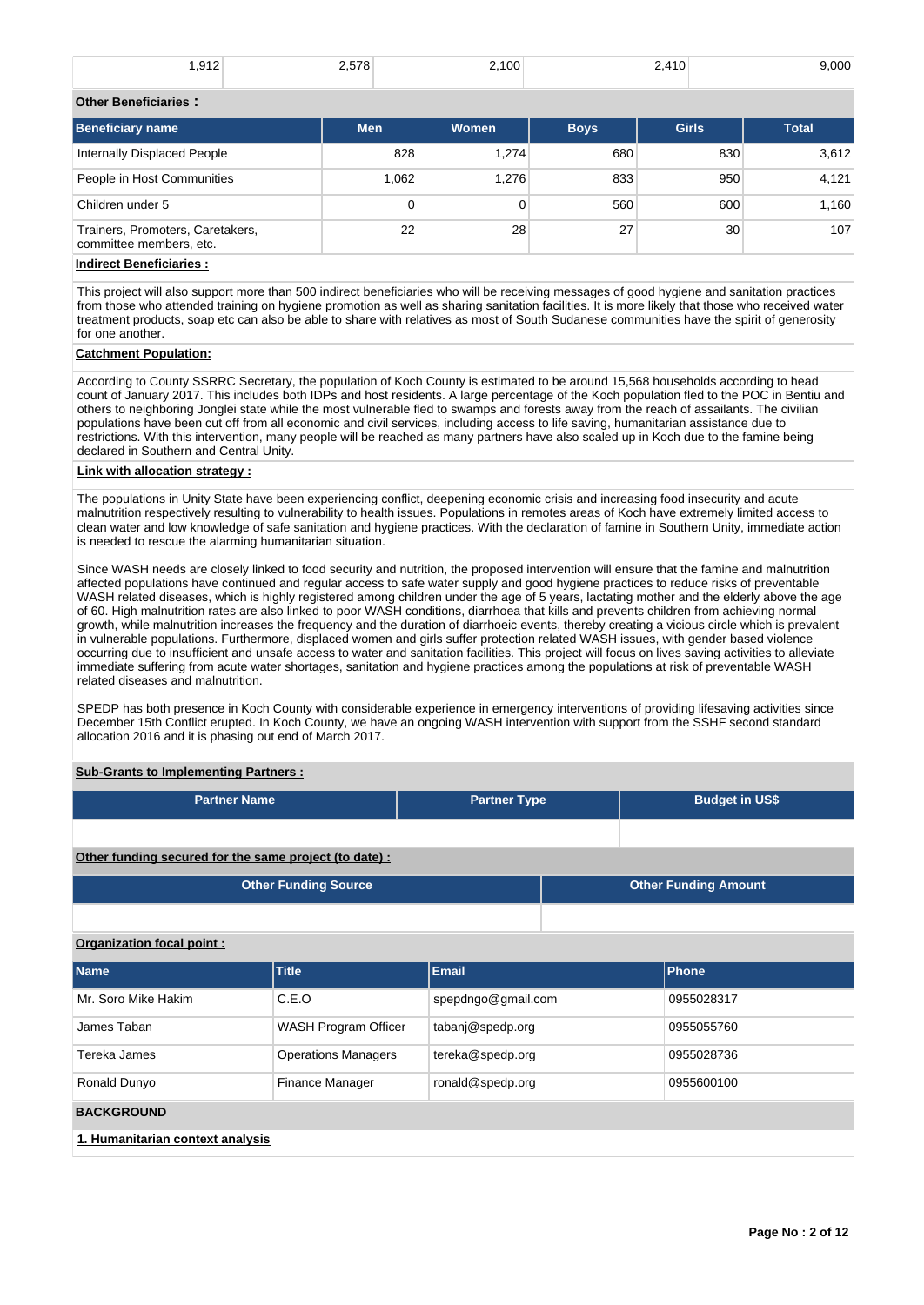The humanitarian situation in South Sudan still remains dire since the conflict began on 15th December 2013; the situation has been worsened by the July 2016 fighting that erupted in J1 between the government and opposition forces. This lead to renewed clashes across the three regions of the country that forced about 1.5 people to fled their homes and took refuge in the neighboring Uganda, DRC, Kenya, Sudan and Ethiopia while 1.9 million people were displaced within the Country with many more hiding in the bushes and swamps in remote areas. The three years prolonged conflict and an entrenched economic crisis have caused severe human suffering in South Sudan with one million in brink of starvation. Roughly 5.5 million people are expected to be severely food insecure and at risk of death in the coming months as three quarters of all households in the country suffer from inadequate food. The nutrition situation in the Country remains critical with over 2,500 children severely malnourished. Water sources are also severely strained aggravating the already fragile food security in the Country.

Conflict and insecurity are the main drivers of acute food insecurity in many parts of the country where the most affected populations are IDPs who are dispersed and the host community. Humanitarian assistance has become people's main source of food and it is insufficient to meet all their needs mainly due to humanitarian access restrictions. Acute malnutrition is a major public health emergency in the Country. Evidence shows that, in Southern and Central Unity state, one in three children is acutely malnourished. This represents an unprecedented situation requiring immediate action in Counties like Leer, Maryendit where localized famine has been declared with Koch deemed at high risk of famine. The humanitarian dilemmas witnessed in Koch County include lack of food or starvation and access to clean water also declined significantly. Many of the boreholes are dysfunctional, sanitation and hygiene practices are also very poor.

To respond to this humanitarian crisis on food insecurity and high levels of malnutrition, SPEDP will carry out a fully integrated approach in Koch County with clean water, sanitation and hygiene awareness along with other interventions such as emergency food security and livelihoods support. The focus of hygiene promotion will be on hygienic food preparation so as to improve infant care and feeding practices to ensure that increased access to food through the emergency food security and livelihood interventions actually benefits children at risk of or suffering from malnutrition. Maintaining water quality will be particularly important in preventing epidemics.

# **2. Needs assessment**

This application is based on findings by surveys / assessments carried out by various humanitarian agencies (including SPEDP in this application); and reports by different UN led thematic working groups such as WASH, health, nutrition and FSL clusters. Summary analyses of these documents reveal priority humanitarian needs in Southern Unity as famine has been declared in Leer and Maryendit counties with Koch deemed at high risk of famine. The WASH needs to reduce malnutrition disorders include: access to potable water, sanitation facilities and hygiene promotion and WASH NFIs. The situation in the targeted payams of Koch has a high vulnerability of IDP and host communities with IDPs population of 15,568. The majority of the populations in these targeted localities have limited access to potable water and low knowledge of safe sanitation and hygiene practices as most of the WASH infrastructures are dysfunctional (SPEDP assessment report 19th -20th February 2017). Most of the populations in Koch County are hiding in the bushes and along swamp terrains where they are facing threatening WASH related diseases due to poor quality of the water being consumed. Malnutrition due to food insecurity is another health hurdle.

The priorities for this intervention in the targeted locations will be based on life saving assistance that include: boreholes rehabilitation, distribution of water purification products, soap, hygiene kits, water containers and hygiene and sanitation education to minimize water related diseases among the populations affected by the conflict famine and malnutrition.

# **3. Description Of Beneficiaries**

This project will target IDPs, host community including returnees in Koch County (women =2578, men =1912, boys = 2100 and girls = 2410) including the under 5years, elderly and people with disabilities. We will work closely with the relevant authorities to identify women (ratio higher for pregnant women), children (ratio higher for children living in child-headed households), older people (ratio higher for the infirm), physically and mentally disabled people, people living with HIV/AIDS, weak and sick children (malnourished), people either separated from or without access to the main focus of relief with no access to safe water supply. A committee shall be formed that include the local authorities and representatives from all groups of the affected populations. Community hygiene promoters' volunteers, water source and sanitation committees, community based pump mechanics shall be identified and recruited within the community to facilitate community participation, accountability and monitoring of the WASH interventions in targeted payams of Koch County, this is to promote ownership and effective sustainability after the project phases out.

#### **4. Grant Request Justification**

This intervention proposes life-saving activities to populations experiencing humanitarian crises on food insecurity (starvation) and malnutrition coupled with acute water shortages or poor water quality and poor hygiene and sanitation practices including WASH related diseases. The proposed intervention will link between disease and environment i.e. preventable WASH related diseases and malnutrition as being the most common causes of death in emergencies. This shall be addressed through minor and major repair of broken down hand pumps, water quality testing, provision of water purifiers for promotion of household water treatment and hygiene and sanitation education to minimize water related diseases among the affected populations. Through drinking of safe water and practicing good hygiene, people are not only less vulnerable to water related diseases but overall quality of life will be strengthened, under 5 mortality rate will be reduced. Access to safe water supply will saves time for the community members to participate on household activities that increases on their levels of income or agricultural output to reduce food insecurity in the Country. The design of this intervention is based on proven success on previous WASH and FSL projects funded by CHF in Aweil North and West counties NBeG State and Guit and Koch Counties in Unity State . In these selected core areas, under an integrated approach, the SPEDP team will train community workers (volunteers) in each of the villages who will implement water, hygiene promotion and sanitation in response to sustainability of the project when the project phases out.

To enhance equal and sustainable use of the services, the relevant authorities and the community will be involved in design, planning and implementation of the project. Prior to the implementation of the project, the relevant actors will be engaged in monitoring and evaluation of the project to ascertain their satisfaction about the project progress. The committees to be engaged throughout the project implementation shall be given training to practically administer their roles appropriately.

### **5. Complementarity**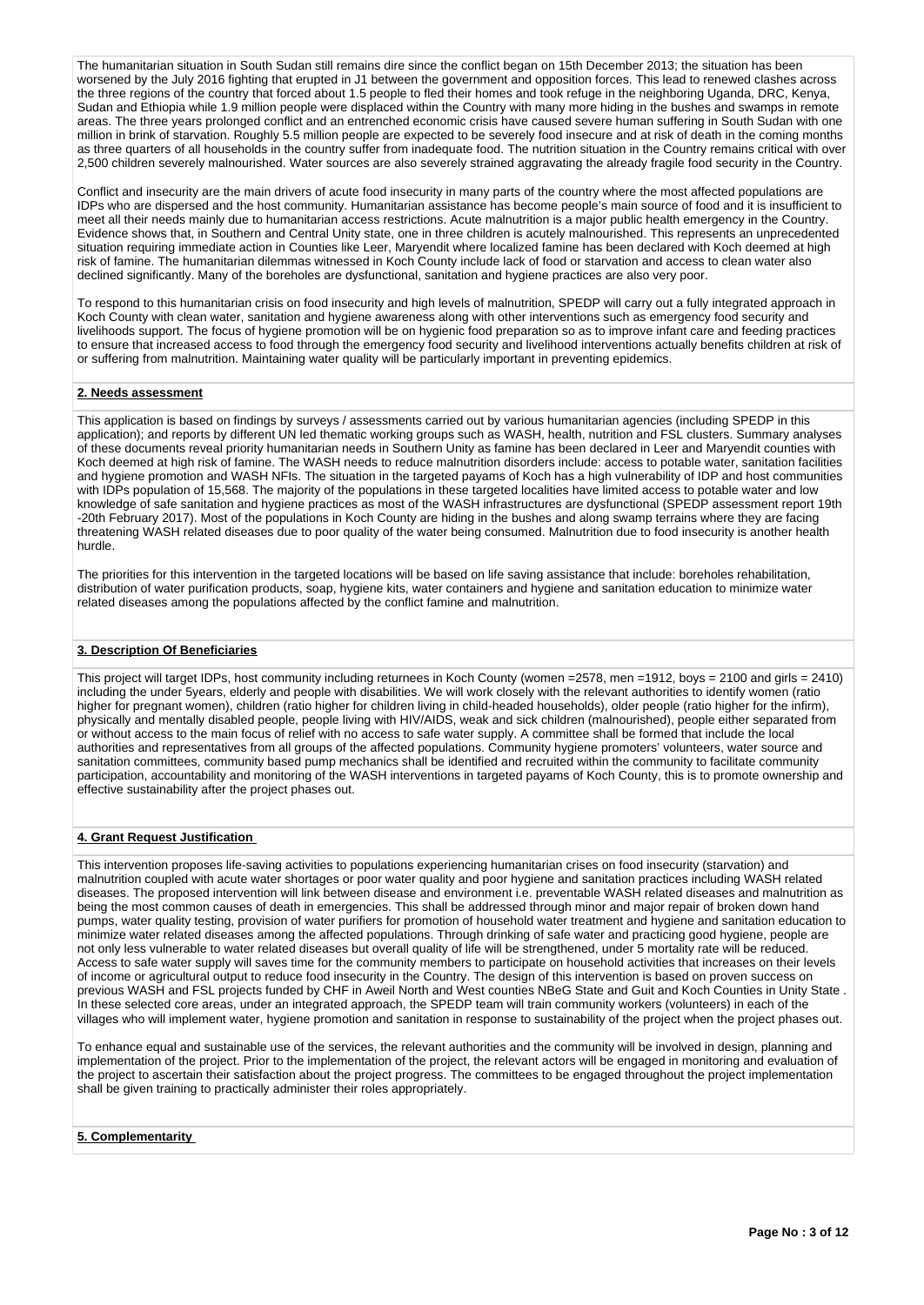This project will address gaps not covered by the first project supported by SSHF second standard allocation 2016, the gaps include: rehabilitation of broken down hand pumps, distribution of water purification products and buckets for water collection to reduce preventable WASH related diseases among the populations at risk of malnutrition disorders. To minimize open defecation in the targeted communities, communities will be sensitized to construct households' latrines using the local available materials, in absence of latrines; they will be encouraged to use CAT method. Since this project is relatively an emergency intervention, SPEDP will work in collaboration with the local authorities and the targeted populations for effective behavior-change methodologies e.g. PHAST as hygiene promotion is a rich public health literature to mitigate on diarrhea.

# **LOGICAL FRAMEWORK**

#### **Overall project objective**

To protect human life and health through reduction of chronic vulnerability to water related diseases by providing adequate safe water, sanitation and hygiene promotion services to the people affected by conflict, famine and malnutrition in Central Unity.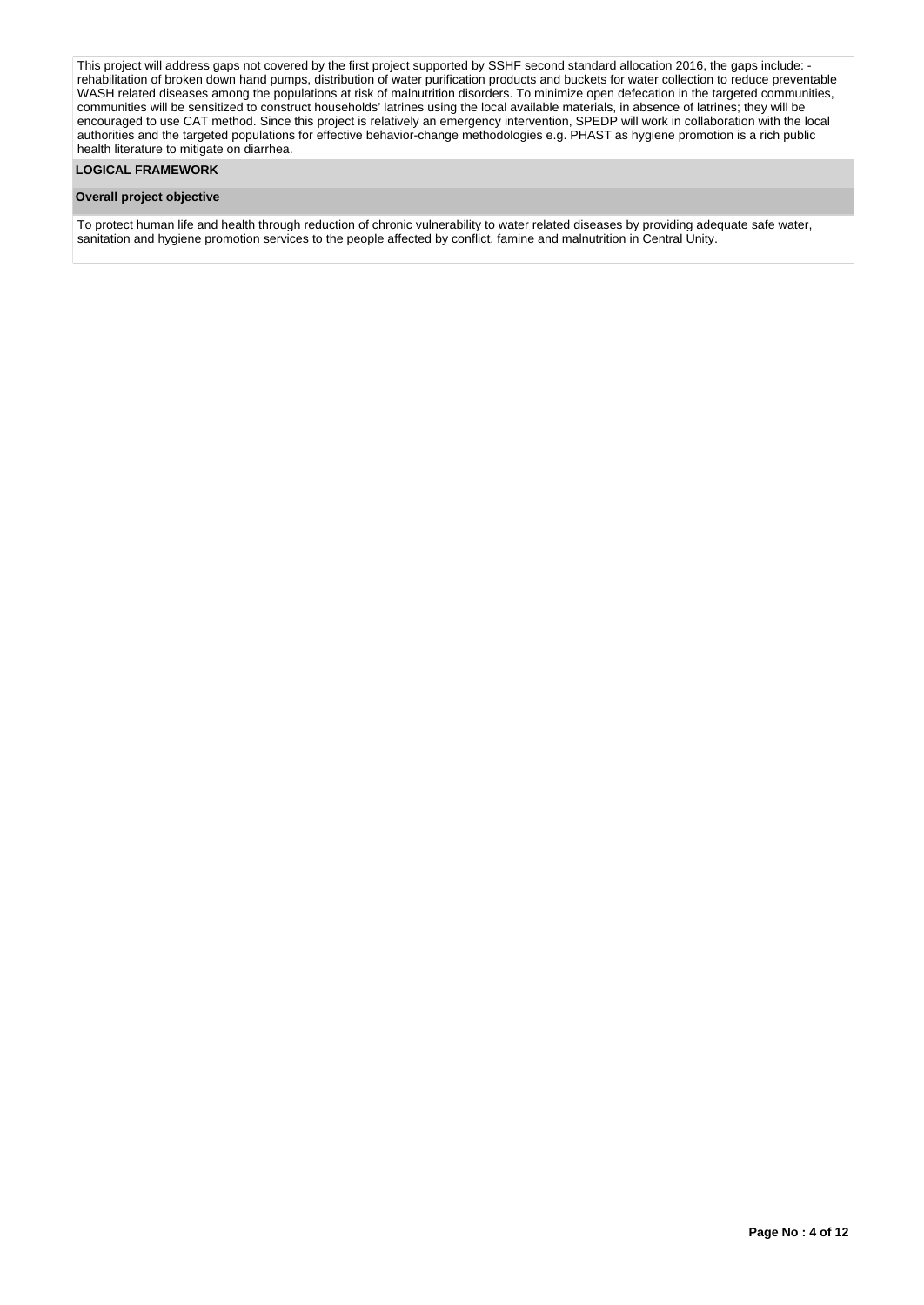| <b>WATER, SANITATION AND HYGIENE</b>                                                                                                                                                                  |                                                                                                      |                                 |  |  |  |  |  |  |  |  |  |
|-------------------------------------------------------------------------------------------------------------------------------------------------------------------------------------------------------|------------------------------------------------------------------------------------------------------|---------------------------------|--|--|--|--|--|--|--|--|--|
| <b>Cluster objectives</b>                                                                                                                                                                             | <b>Strategic Response Plan (SRP) objectives</b>                                                      | <b>Percentage of activities</b> |  |  |  |  |  |  |  |  |  |
| Sustain access to water, sanitation and<br>hygiene promotion services for vulnerable<br>population affected by conflict, disease<br>outbreaks, acute malnutrition and floods.                         | SO1: Save lives and alleviate the suffering of<br>those most in need of assistance and<br>protection | 55                              |  |  |  |  |  |  |  |  |  |
| Re-establish and improve access to water,<br>sanitation and hygiene promotion services for<br>the vulnerable population affected by conflict,<br>disease outbreaks, acute malnutrition and<br>floods. | SO2: Protect the rights and uphold the dignity<br>of the most vulnerable                             | 45                              |  |  |  |  |  |  |  |  |  |

**Contribution to Cluster/Sector Objectives :** Saving lives of the conflict affected vulnerable population at-risk of malnutrition crisis or water related disease outbreak.

#### **Outcome 1**

Target communities have access to sufficient quantity of potable water and water points are properly maintained by the beneficiaries to improve quality of life by reducing water related diseases among most vulnerable targeted beneficiaries affected by conflict, famine, and malnutrition in Koch County

# **Output 1.1**

## **Description**

Improved access and means to safe potable water for drinking and other domestic usage as per Sphere standard

#### **Assumptions & Risks**

Restrictions of humanitarian access to the targeted areas.

Insecurity threat to staff safety coupled with cases of looting organizational goods and assets as a result of the political and deepening economic crisis across the country.

The deteriorating security situation will stabilize if the national dialogue declared by the president involves all parties opposed to the government.

Poor road net works during rainy season will hinder delivery of humanitarian assistance to rural communities.

The lack of reliable banking services means that the program handles a lot of cash in the remote project offices.

Price fluctuation due to economic crisis.

Delay in the release of funds may delay project implementation.

#### **Indicators**

|                                                                                                                |                                                                                         |                                                                                                                    | End cycle beneficiaries |              |                   |           | End<br>cycle  |
|----------------------------------------------------------------------------------------------------------------|-----------------------------------------------------------------------------------------|--------------------------------------------------------------------------------------------------------------------|-------------------------|--------------|-------------------|-----------|---------------|
| Code                                                                                                           | <b>Cluster</b>                                                                          | <b>Indicator</b>                                                                                                   | <b>Men</b>              | <b>Women</b> | <b>Boys Girls</b> |           | <b>Target</b> |
| Indicator 1.1.1                                                                                                | <b>WATER, SANITATION</b><br><b>AND HYGIENE</b>                                          | [Frontline] Number of water points/boreholes<br>rehabilitated                                                      |                         |              |                   |           | 10            |
| <b>Means of Verification:</b> Borehole repair details<br><b>GPS</b> coordinates<br>Borehole assessment reports |                                                                                         |                                                                                                                    |                         |              |                   |           |               |
| Indicator 1.1.2                                                                                                | <b>WATER, SANITATION</b><br><b>AND HYGIENE</b>                                          | 1,062<br>[Frontline] Number of people provided with<br>sustained access to safe water supply [SPHERE]<br>Standard] |                         | 1,442        | 1,16<br>6         | 1,33<br>0 | 5,000         |
|                                                                                                                | <b>Means of Verification:</b> Monitoring reports<br>Feedback stories from beneficiaries |                                                                                                                    |                         |              |                   |           |               |
| Indicator 1.1.3                                                                                                | <b>WATER, SANITATION</b><br><b>AND HYGIENE</b>                                          | No of water points tested and ensured free from<br>microbiological pollution.                                      |                         |              |                   |           | 30            |
|                                                                                                                | <b>Means of Verification:</b> water quality test details and GPS coordinates            |                                                                                                                    |                         |              |                   |           |               |
| <b>Activities</b><br>Activity 1.1.1                                                                            |                                                                                         |                                                                                                                    |                         |              |                   |           |               |
|                                                                                                                | Conduct minor and major boreholes repairs/rehabilitation                                |                                                                                                                    |                         |              |                   |           |               |
| Activity 1.1.2                                                                                                 |                                                                                         |                                                                                                                    |                         |              |                   |           |               |
|                                                                                                                |                                                                                         | Conduct water quality testing for 30 water points to ascertain its safety for human consumption.                   |                         |              |                   |           |               |
|                                                                                                                |                                                                                         |                                                                                                                    |                         |              |                   |           |               |
| Activity 1.1.3                                                                                                 |                                                                                         |                                                                                                                    |                         |              |                   |           |               |

Carry out training and refresher training for 10 water management committees of 7 members per hand pump.

# **Activity 1.1.4**

Training and refresher training of 20 Community based pump mechanics 2 per hand pump.

#### **Outcome 2**

Increased access to sanitation facilities, hygiene awareness and availability of hygiene products to reduce incidents of preventable WASH related diseases among the communities at risk of malnutrition.

#### **Output 2.1**

**Description**

Improved hygiene practices in households and availability of hygiene products to promote good hygiene practices

#### **Assumptions & Risks**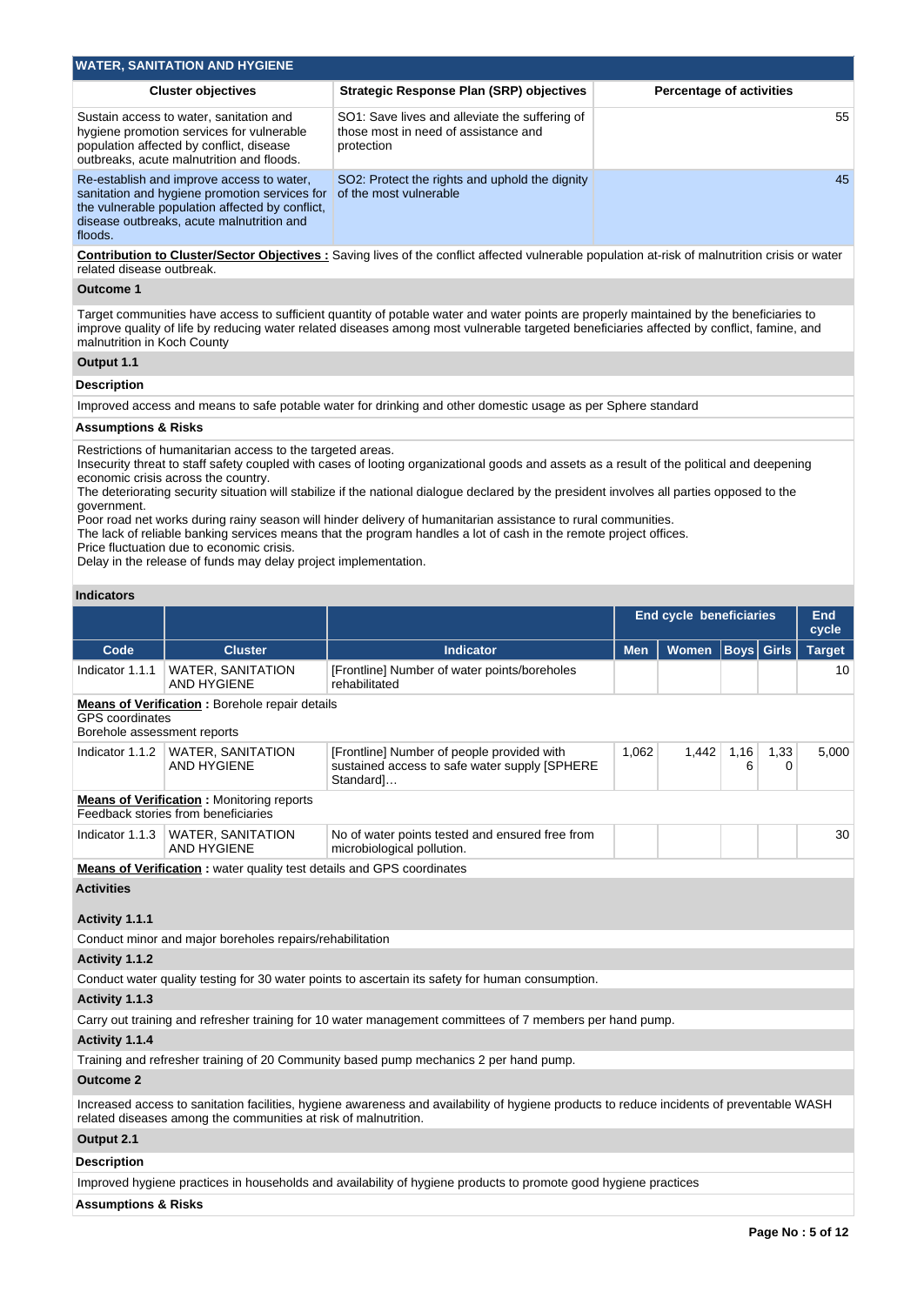Lack of local skilled labour to effect construction of the latrines

# **Indicators**

|                              |                                                                  |                                                                                                          | <b>End cycle beneficiaries</b> |                            |           |           | End<br>cycle  |
|------------------------------|------------------------------------------------------------------|----------------------------------------------------------------------------------------------------------|--------------------------------|----------------------------|-----------|-----------|---------------|
| Code                         | <b>Cluster</b>                                                   | <b>Indicator</b>                                                                                         | <b>Men</b>                     | <b>Boys Girls</b><br>Women |           |           | <b>Target</b> |
| Indicator 2.1.1              | <b>WATER, SANITATION</b><br>AND HYGIENE                          | [Frontline] Number of community based hygiene<br>promoters trained                                       | 10                             | 8                          |           |           | 18            |
| Photos<br>Monitoring report  | <b>Means of Verification:</b> Training report                    |                                                                                                          |                                |                            |           |           |               |
| Indicator 2.1.2              | <b>WATER, SANITATION</b><br><b>AND HYGIENE</b>                   | 1,912<br>[Frontline] Number of people reached with WASH<br>NFI distribution                              |                                | 2,579                      | 2,10<br>0 | 2,40<br>9 | 9,000         |
| PDM reports                  | <b>Means of Verification: Distribution sheets</b>                |                                                                                                          |                                |                            |           |           |               |
| Indicator 2.1.3              | <b>WATER, SANITATION</b><br><b>AND HYGIENE</b>                   | [Frontline] Number of people reached through<br>direct and participatory hygiene promotion<br>activities | 1,912                          | 2,578                      | 2,10<br>0 | 2,41<br>0 | 9,000         |
| Attendance records<br>Photos | <b>Means of Verification:</b> Monitoring reports                 |                                                                                                          |                                |                            |           |           |               |
| <b>Activities</b>            |                                                                  |                                                                                                          |                                |                            |           |           |               |
| Activity 2.1.1               |                                                                  |                                                                                                          |                                |                            |           |           |               |
|                              | Carry out a baseline survey at the start and end of the project. |                                                                                                          |                                |                            |           |           |               |
| Activity 2.1.2               |                                                                  |                                                                                                          |                                |                            |           |           |               |

Conduct awareness raising on safe sanitation practices by encouraging the community to practice safe excreta disposal through use of latrines or CAT sanitation.

# **Activity 2.1.3**

Community mobilization for clean up campaigns to ensure proper and sustainable solid waste disposal for clean and healthy environment.

# **Activity 2.1.4**

Conduct hygiene sessions on safe water chain and excreta management, personal hygiene, food hygiene, disease transmission routes and prevention through issue based courtyard session, house to house visits, etc with active participation of community.

## **Activity 2.1.5**

Refresher training and training of 18 community hygiene promoters Volunteers.

# **Activity 2.1.6**

Distribution of WASH NFIs Soap, water container( buckets or jerry can) and water purification products to 1500HHs.

# **Activity 2.1.7**

# Post distribution monitoring.

**Additional Targets :** This project will also support more than 500 indirect beneficiaries who will be receiving messages of good hygiene and sanitation practices from those who attended training on hygiene promotion. It is more likely that those who received water treatment products and soap can also be able to share with relatives as most of South Sudanese communities have the spirit of generosity for one another.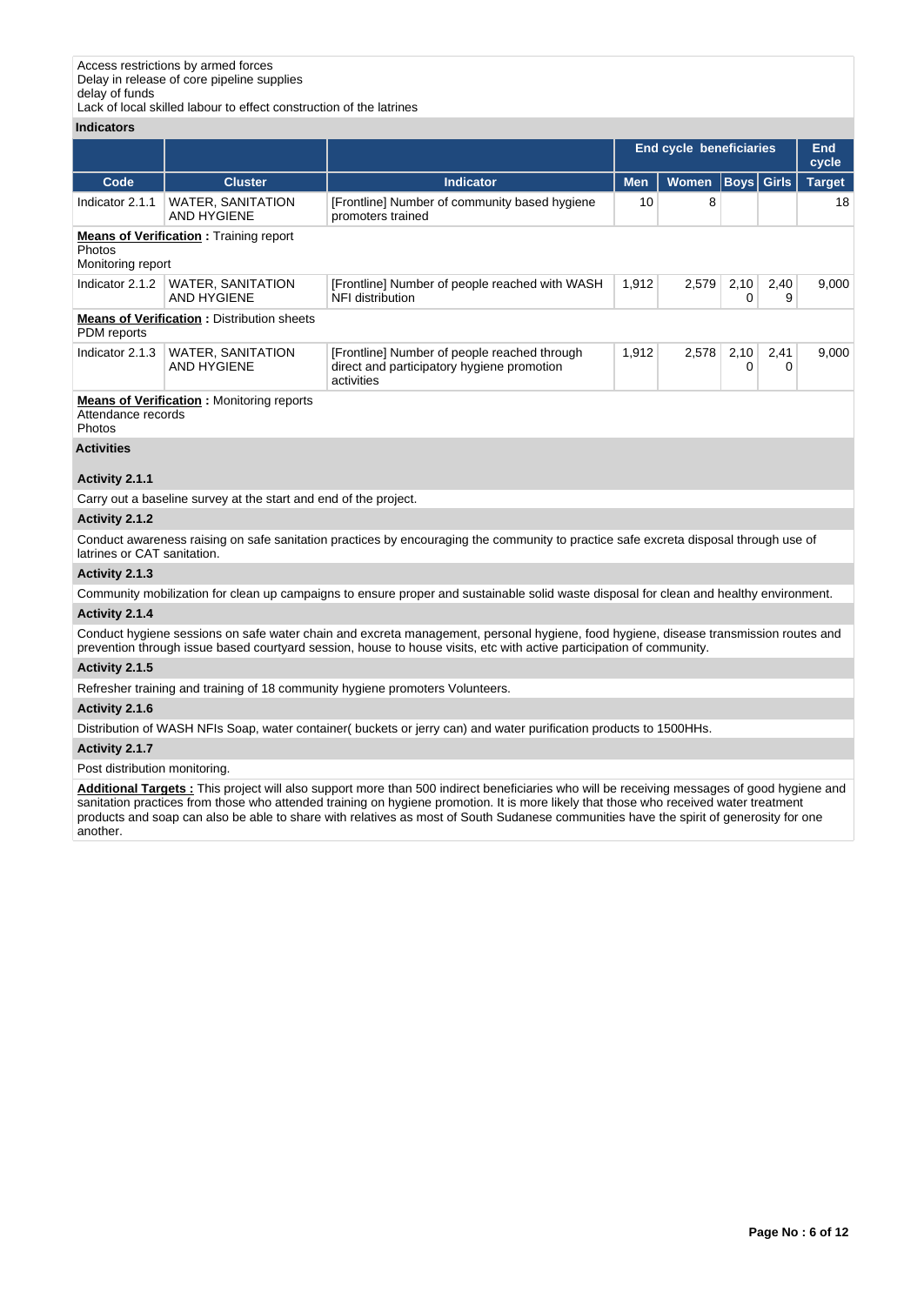# **Monitoring & Reporting plan**

#### Baseline survey

A baseline survey will be performed on start of the project implementation by the M&E in collaboration with the local authorities and the targeted community. This will help to identify needs and gaps to be addressed.

#### Regular monitoring

Following the analysis of the baseline survey, a comprehensive monitoring system will be designed by the M&E Officer. This will help the field based team with regular spot checks on the impact indicators. The M&E officer in collaboration with the WASH program officer who sit in the head office will be updating the M&E tools (baseline and PDM spot check tools) and conduct training of the field based team on how to administer the tools to collect relevant data in order to ascertain project progress and its impact on the beneficiaries. The M&E will have two field visits i.e. interim and at the end of project. Regular household visits will be a component of the regular monitoring in order to check that people have adopted good hygiene practices and are using the items distributed, how households feel about the training and whether more additional support is needed.

#### Monthly progress reports

The project staff will prepare written monthly progress reports. The reports will document findings from the monitoring that require improvement. The WASH Program Officer will compile all the monthly reports for interim and final narrative reports.

#### End baseline

Upon completion of this project, the M&E Officer will carry out end line survey to ascertain how the project has impacted and test changes on behaviour change, and will measure the impact of hygiene and sanitation education and use of the water systems and sanitation facilities. This will be done in collaboration with the local authorities and the beneficiary representatives. All the information collected during the end line survey will be compared to the baseline survey to verify reported changes as a result of the project.

#### Documentation of learning

All project monitoring and baselines information will be compiled into a data base, and use for the preparation of written reports as listed above. SPEDP M&E will be responsible for the inputting of project data and the project manager will have the responsibility of ensuring that the database is maintained and that reports are compiled in a timely manner and used for learning and improvements.

#### Coordination and information sharing

Information collected throughout this project will be shared regularly with SSHF. In addition, it is likely that other agencies, particularly those involved in WASH intervention, will be interested in learning from the project. As a result, information will regularly be made available to the wider humanitarian network during WASH cluster meetings and coordination meetings.

#### **Workplan**

| <b>Activitydescription</b>                                                                                                                                                                                                                                                         | Year |  |  |   |              |                         |              |              |  |  |
|------------------------------------------------------------------------------------------------------------------------------------------------------------------------------------------------------------------------------------------------------------------------------------|------|--|--|---|--------------|-------------------------|--------------|--------------|--|--|
| Activity 1.1.1: Conduct minor and major boreholes repairs/rehabilitation                                                                                                                                                                                                           | 2017 |  |  | X | X.           | $\mathsf{I} \mathsf{X}$ |              |              |  |  |
| Activity 1.1.2: Conduct water quality testing for 30 water points to ascertain its<br>safety for human consumption.                                                                                                                                                                | 2017 |  |  |   | X            | X                       | ΙX.          | X            |  |  |
| Activity 1.1.3: Carry out training and refresher training for 10 water management<br>committees of 7 members per hand pump.                                                                                                                                                        | 2017 |  |  |   | х            |                         |              |              |  |  |
| Activity 1.1.4: Training and refresher training of 20 Community based pump<br>mechanics 2 per hand pump.                                                                                                                                                                           | 2017 |  |  |   | X            |                         |              |              |  |  |
| Activity 2.1.1: Carry out a baseline survey at the start and end of the project.                                                                                                                                                                                                   | 2017 |  |  | X |              |                         |              | X            |  |  |
| Activity 2.1.2: Conduct awareness raising on safe sanitation practices by<br>encouraging the community to practice safe excreta disposal through use of<br>latrines or CAT sanitation.                                                                                             | 2017 |  |  | X | $\mathsf{x}$ | X                       | $\mathsf{X}$ | $\mathsf{x}$ |  |  |
| Activity 2.1.3: Community mobilization for clean up campaigns to ensure proper<br>and sustainable solid waste disposal for clean and healthy environment.                                                                                                                          | 2017 |  |  | X |              | X                       |              |              |  |  |
| Activity 2.1.4: Conduct hygiene sessions on safe water chain and excreta<br>management, personal hygiene, food hygiene, disease transmission routes and<br>prevention through issue based courtyard session, house to house visits, etc with<br>active participation of community. | 2017 |  |  | X | IX.          | X.                      | $\mathsf{X}$ | $\mathsf{x}$ |  |  |
| Activity 2.1.5: Refresher training and training of 18 community hygiene promoters<br>Volunteers.                                                                                                                                                                                   | 2017 |  |  | X |              |                         |              |              |  |  |
| Activity 2.1.6: Distribution of WASH NFIs Soap, water container( buckets or jerry<br>can) and water purification products to 1500HHs.                                                                                                                                              | 2017 |  |  |   | X            |                         | X            |              |  |  |
| Activity 2.1.7: Post distribution monitoring.                                                                                                                                                                                                                                      | 2017 |  |  |   | X            |                         | X            |              |  |  |
| <b>OTHER INFO</b>                                                                                                                                                                                                                                                                  |      |  |  |   |              |                         |              |              |  |  |
| <b>Accountability to Affected Populations</b>                                                                                                                                                                                                                                      |      |  |  |   |              |                         |              |              |  |  |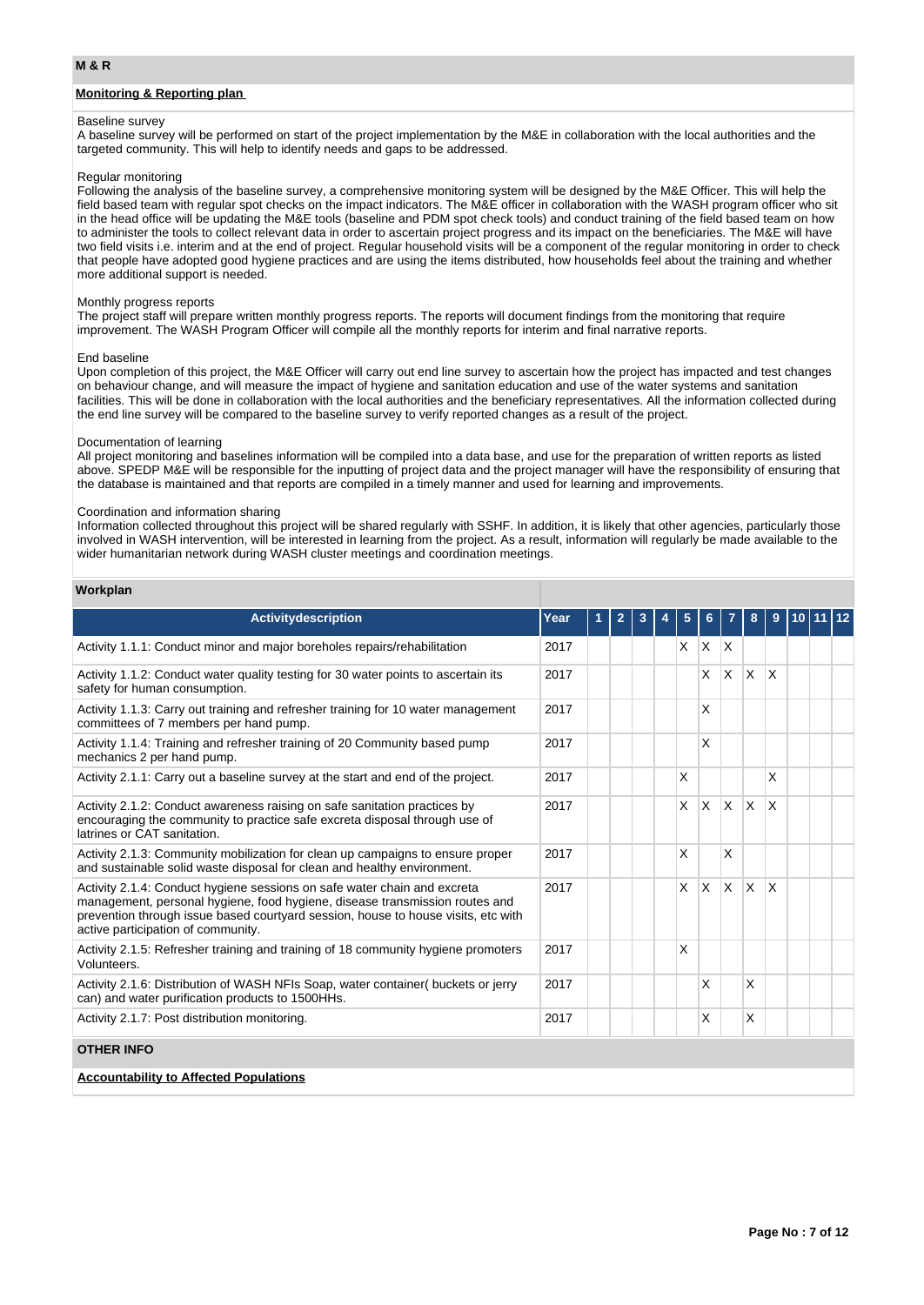For the success of this project, there must be Key elements of involvement of local authorities and members of the targeted communities. Both primary and secondary stakeholders shall be engaged right from the beginning of the project i.e. participation in the baseline survey, project design, project planning and implementation as well as monitoring.

Hygiene promotion provides a practical way to facilitate community participation, accountability and monitoring in WASH programmes. Therefore, community hygiene promoters volunteers shall be identified and recruited within the community, they will directly participate in the project planning, implementation and monitoring to promote ownership and effective sustainability after the project phases out.

Complaints or project feedback shall be channeled through local authorities at payam level, community leaders or direct to the SPEDP field staff. However, Community survey will be done to find out how the beneficiaries prefer to complain. Project documentation will be shared with the primary and secondary stakeholders to ensure transparency and accountability. A committee that consists of chiefs, camp leaders, vulnerable groups and community hygiene promoters volunteers will be established to monitor the project progress and register complains. SPEDP will consider principles of "Do No Harm'' by accessing the level of vulnerability by age, gender, and diversity so that most vulnerable groups are prioritized. There will also be review of vulnerability caused by project activities so that mitigation measures are put in place from the lessons learnt.

#### **Implementation Plan**

This project will be implemented directly by SPEDP and core pipeline supplies will be accessed from other partners like Unicef, IOM, CWW etc through the state WASH cluster focal point person. Logistic cluster may be requested for the transportation of the supplies if need be. SPEDP will collaborate with the RRC/SSRRA, chiefs and community elders for effective delivery of the project. This project will also be well coordinated with the partners on the ground to avoid duplication of activities where others partners are already operating. The field team will report on the project progress to the head office in Juba on monthly basis while the head office will have to report to SSHF on the interim and the final narrative report. There will be a committee formed comprising of chiefs, community leaders and hygiene promoters' volunteers to ensure smooth running of the project. This committee will support the project implementation process and to ensure that the beneficiaries have a voice in the project implementation process. Together with the stakeholders SPEDP will set Criteria for selecting beneficiaries among the IDPs, returnees and vulnerable host community. The beneficiaries will be selected in consultation with county, payam authorities and village community leaders and all groups of beneficiaries. There will be respect for peoples' privacy and confidentiality and on any sensitive aspects of targeting and beneficiary selection; SPEDP will use proxy methods and/or secondary information where possible. Regular project monitoring/ post-monitoring distribution monitoring will be done to assess progress against targets and also get feedback from the beneficiaries on the benefits of the intervention. SPEDP will share a simplified version of its monitoring framework with key stakeholders (SSRRA/RRC, local leaders and beneficiary representatives from all the groups. Post distribution monitoring will be done during implementation and simple community-based reviews and lesson-learn meetings will be conducted at least twice in the life time of the project.

## **Coordination with other Organizations in project area**

| Name of the organization                 | Areas/activities of collaboration and rationale                                  |
|------------------------------------------|----------------------------------------------------------------------------------|
| Unicef                                   | To follow up on core pipe line supplies.                                         |
| PAH, Mercy corps and UNIDO               | Sharing areas of operations to avoid diplication of activies in one<br>location. |
| National and state WASH Cluster          | To coordinate responses and areas of operations.                                 |
| <b>Environment Marker Of The Project</b> |                                                                                  |

## **Gender Marker Of The Project**

2a-The project is designed to contribute significantly to gender equality

# **Justify Chosen Gender Marker Code**

In most cases women and girls are typically excluded from project management, scheme operations though they are responsible for the bulk of water, sanitation management and domestic cleanliness Women consistently demonstrate higher standards of honesty in financial management and system operations.

This project will target women, men, children, elderly and people with disabilities in critical WASH needs. By applying the principles of gender mainstreaming and vulnerable group's issues in the design and implementation of all sub-activities, this shall help in ensuring proper targeting of the most vulnerable conflict-affected population, promote equality and generally reduce vulnerability. Gender equality will be supported by the framework of the UN Security Council Resolution 1325 on gender; SPEDP will prioritize issues of gender to reduce gender-based vulnerabilities in this project. Baseline assessment will be designed to capture gender and protection concerns in this intervention, SPEDP shall ensure that gender is integrated in the entire project cycle, implementation informed by both contextual and gender analysis, and focus on gender-based violence maintained.

**Protection Mainstreaming**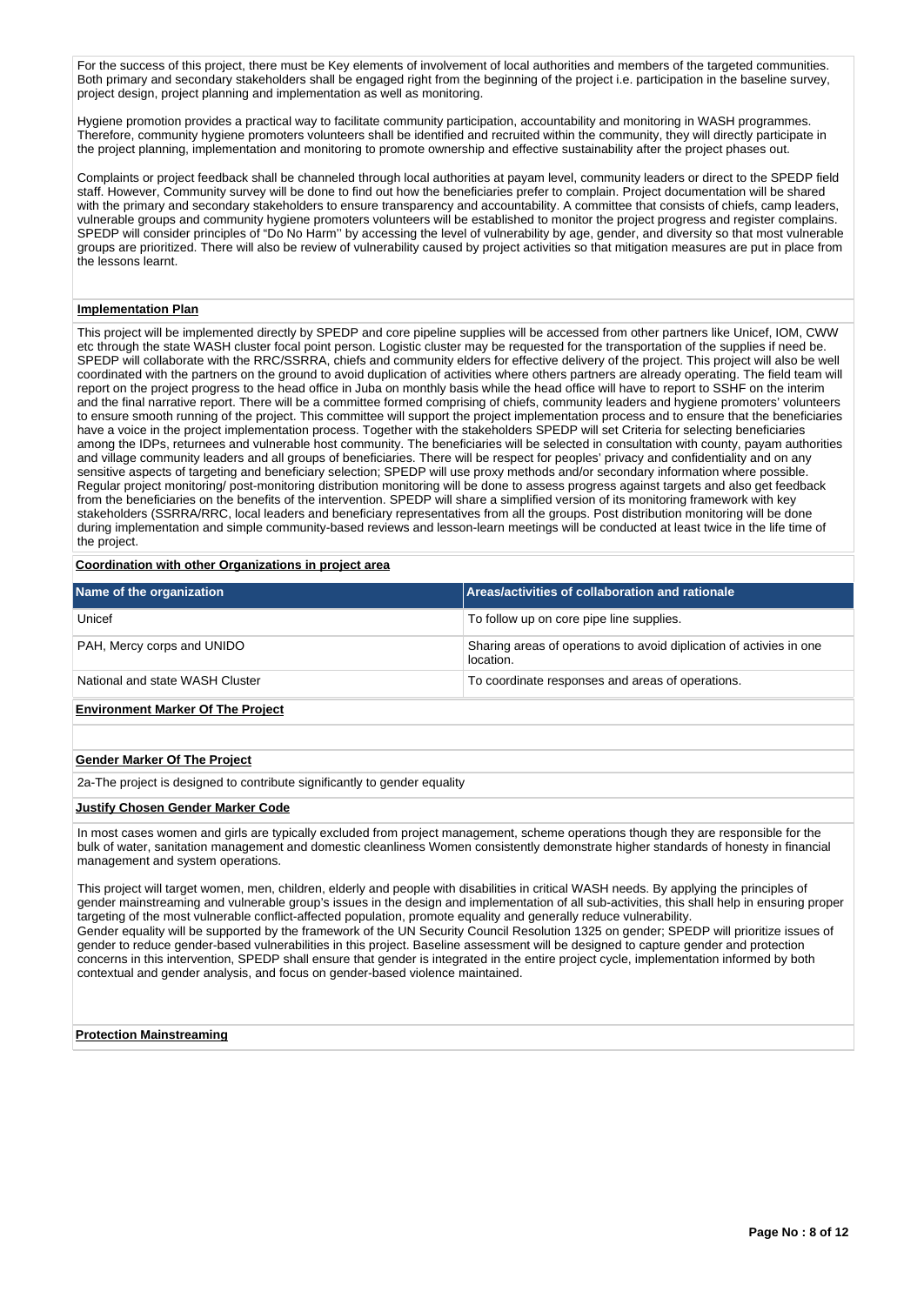SPEDP recognizes that protection of women, children, the elderly and persons with disabilities is critical in effective humanitarian response planning and implementation. Therefore, protection shall be a priority cross cutting issue in this intervention. By applying the principles of protection in the design and implementation of all sectors, this shall help in ensuring proper targeting of the most vulnerable conflict-affected population, promote equality and generally reduce vulnerability. SPEDP will also include protection principles in the project cycle i.e. level of vulnerability by age, gender, and diversity assessed, most vulnerable groups prioritized and protection principles included, review vulnerability caused by project activities and implement mitigation measures and also identify lessons learnt. Besides, SPEDP will also incorporate protection principles and indicators for each sub-activity of project activities i.e. Do No Harm, Equality/Impartial access, accountability to beneficiaries and participation and empowerment. Here protection mainstreaming analysis matrix will be followed and evaluation done to inform response. Project design, implementation and monitoring will be done in accordance with SPEDP approach to gender and child protection outlined in HR policy. The project will seek to mitigate risks of vulnerable populations throughout the project cycle by considering programming impacts on vulnerable IDP and host community. The project will promote involvement of women, who are marginalized to participate in economic productive activities across all the targeted populations in Koch County. Registration, monitoring and evaluation will disaggregate data by sex and age of direct beneficiaries and measure the impact of the project on women, men, girls and boys. The needs vulnerable groups will be considered throughout the project implementation and adjustments made so that they can access services. Complain mechanisms will be set in place for the beneficiaries to register issues of dissatisfaction. Distribution sites will be located at a central place so that distribution is done early enough to allow the beneficiaries to go home early to avoid harm.

## **Country Specific Information**

## **Safety and Security**

SPEDP has a versed experience of working beyond Bentiu response by ensuring staff safety, we so far implemented 3 SSHF funded project in Unity State both WASH and FSL. Our team based in Koch and Bentiu humanitarian hub has been working closely with the local authorities from both government and iO controlled areas. We also seek security clearance from UNDSS and OCHA to ensure staff safety while in the field. We shall be establishing our own base in Koch through consultation from the local authorities. Currently the security situation in Koch is calm with availability of many partners and people can move freely without any security threats. SPEDP Office in Rubkona and Juba will regularly monitor the security situation for the safety of the staff movement so that these activities are implemented without any harm to the staff. We are working closely with the local authorities i.e. the county commissioners, SSRRC/SSRRA and local chiefs who give us strong support in implementing our project activities in Koch without any security threat.

### **Access**

Koch county has air strip which can be used both for fixed wing air craft in the dry season and Chopper in all seasons. Koch County can also be accessed on road from Rubkona where most of the SPEDP staffs are based. Access to Koch is never a challenge unless security and bad road due to heavy down pour permits. We will work with the local people to ensure that our operations run successfully in case of inaccessibility due to insecurity. There are currently many partners in Koch who either travel from Juba by air or on road from Rubkona, we will be coordinating with them for join field missions in case of insecurity.

# **BUDGET**

| Code | <b>Budget Line Description</b>                                                                                                                                                                                                                                                                                                                                                                                                                                                                                                                                                                                                                                                                                                                                                                                                                                                                                                                                                                 |   | D / S Quantity Unit<br><b>Duration</b><br>cost<br><b>Recurran</b> |               |    |        |          |  |  |  |
|------|------------------------------------------------------------------------------------------------------------------------------------------------------------------------------------------------------------------------------------------------------------------------------------------------------------------------------------------------------------------------------------------------------------------------------------------------------------------------------------------------------------------------------------------------------------------------------------------------------------------------------------------------------------------------------------------------------------------------------------------------------------------------------------------------------------------------------------------------------------------------------------------------------------------------------------------------------------------------------------------------|---|-------------------------------------------------------------------|---------------|----|--------|----------|--|--|--|
|      |                                                                                                                                                                                                                                                                                                                                                                                                                                                                                                                                                                                                                                                                                                                                                                                                                                                                                                                                                                                                |   |                                                                   |               | ce | to CHF |          |  |  |  |
|      | <b>Staff and Other Personnel Costs</b>                                                                                                                                                                                                                                                                                                                                                                                                                                                                                                                                                                                                                                                                                                                                                                                                                                                                                                                                                         |   |                                                                   |               |    |        |          |  |  |  |
| 1.1  | Finance Manager                                                                                                                                                                                                                                                                                                                                                                                                                                                                                                                                                                                                                                                                                                                                                                                                                                                                                                                                                                                | D | 1                                                                 | 2,500<br>.00  | 5  | 10.00  | 1,250.00 |  |  |  |
|      | The finance manager sits in Juba and ensures that financial ledgers and financial accountability. Receive 10% contribution of<br>\$3,000 gross salary. Salary will be calculated according to SPEDP HR requirements.                                                                                                                                                                                                                                                                                                                                                                                                                                                                                                                                                                                                                                                                                                                                                                           |   |                                                                   |               |    |        |          |  |  |  |
| 1.2  | <b>WASH Program Officer</b>                                                                                                                                                                                                                                                                                                                                                                                                                                                                                                                                                                                                                                                                                                                                                                                                                                                                                                                                                                    | D | $\mathbf{1}$                                                      | 3.000<br>.00. | 5  | 40.00  | 6,000.00 |  |  |  |
|      | The Program officer who is based in Juba will provide technical and program support to the field team. In collaboration with the<br>M&E Officer and will be involved in the design of the project baseline as well as providing technical support to the design of the<br>monitoring and evaluation tools. He will also play a critical role in coordination with other agencies involved in similar projects<br>within the region and advocating for complementary interventions based on feedback from the project team. The Program<br>officer will be responsible for ensuring that regular monitoring is carried out in a timely manner and providing both written and<br>verbal reports on a regular basis. He will also be responsible for establishing and maintaining a relationship with the HR and<br>Finance team, local authorities and ensuring sufficient involvement from other community members. He will receive a salary<br>contribution of 40% of his gross pay of \$3000. |   |                                                                   |               |    |        |          |  |  |  |
| 1.3  | Logistic Manager                                                                                                                                                                                                                                                                                                                                                                                                                                                                                                                                                                                                                                                                                                                                                                                                                                                                                                                                                                               | D | 1                                                                 | 2,000<br>.00  | 10 | 5.00   | 1.000.00 |  |  |  |
|      | The Logistic Manager will be responsible for management of supply chain systems and support procedures for inventory<br>taking and store keeping, including receiving supplies, storage and dispatch of supplies, and usage of SPEDP local assets. He<br>will assist in sourcing for quotations and negotiating prices, terms, delivery and after sales services with vendors. He/she will<br>receive a salary contribution of 10% of his/her gross salary of \$2000. Salary will be calculated according to SPEDP HR<br>requirements.                                                                                                                                                                                                                                                                                                                                                                                                                                                         |   |                                                                   |               |    |        |          |  |  |  |
| 1.4  | <b>Project Officer WASH</b>                                                                                                                                                                                                                                                                                                                                                                                                                                                                                                                                                                                                                                                                                                                                                                                                                                                                                                                                                                    | D | 1                                                                 | 1,500<br>.00  | 5  | 100.00 | 7,500.00 |  |  |  |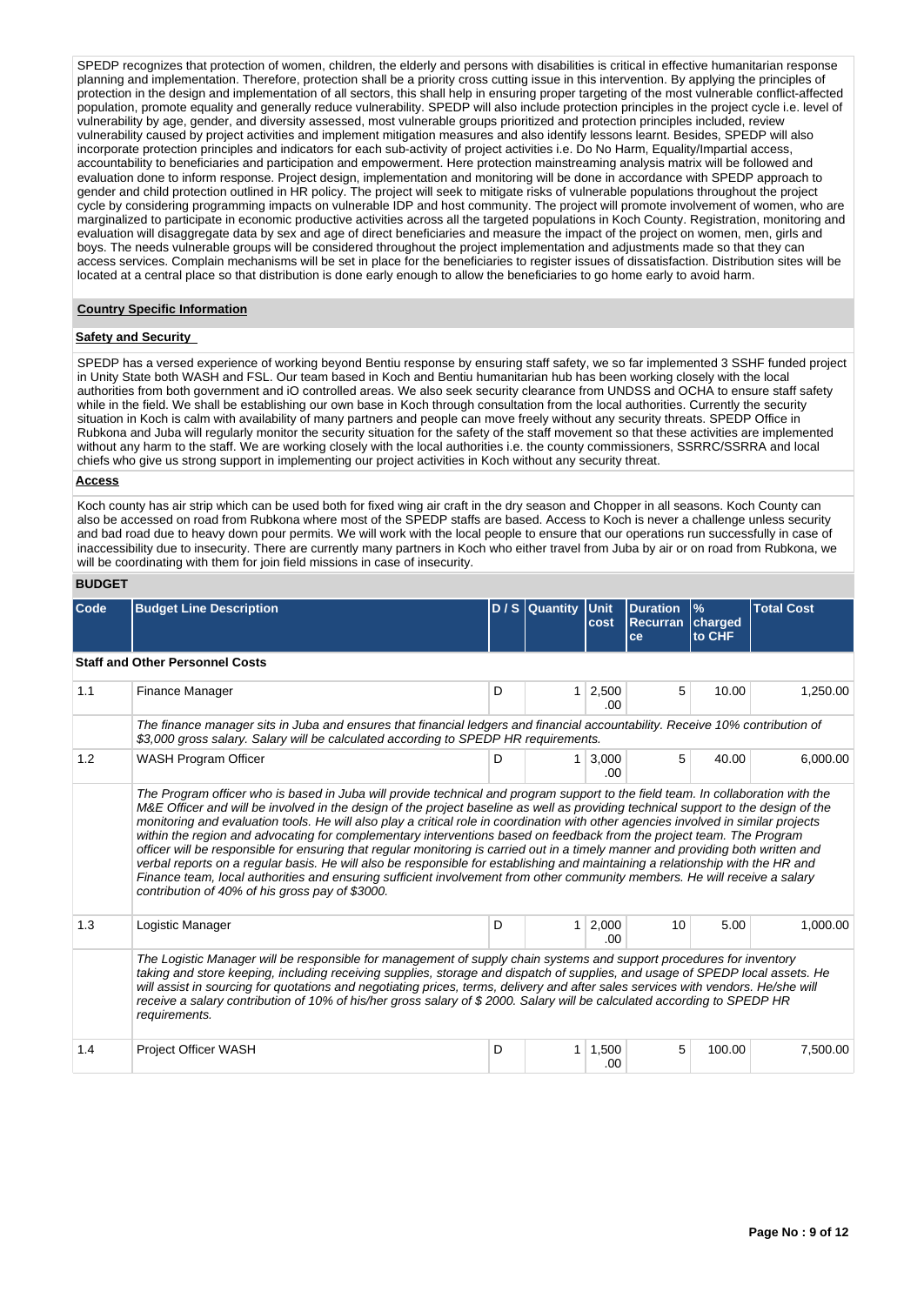|     | The project Officers assist in overall management and coordination of all WASH activities in designated area in accordance with<br>the plan; responsibilities include programmatic functions such as financial management, human resources and programme<br>objectives to meet the set targets. Manages the implementing team (contractors) and train staff and communities participating in<br>the project. Oversees proper utilization of the material resources in the project. Cooperates with the stakeholders/beneficiaries<br>during each of the planning stages and in project implementation, on the level of mission activity. Collaborate with international<br>NGOs, governmental institutions, local NGOs, local government as well as representing SPEDP in County and State WASH<br>cluster forums. Reports to SPEDP senior management on weekly, monthly and quarterly basis on project outputs based on donor<br>directives.<br>Each will receive 100% of their salary worth\$1550h from the project calculated in accordance with SPEDP HR requirements. |   |                 |                       |              |        |           |  |
|-----|----------------------------------------------------------------------------------------------------------------------------------------------------------------------------------------------------------------------------------------------------------------------------------------------------------------------------------------------------------------------------------------------------------------------------------------------------------------------------------------------------------------------------------------------------------------------------------------------------------------------------------------------------------------------------------------------------------------------------------------------------------------------------------------------------------------------------------------------------------------------------------------------------------------------------------------------------------------------------------------------------------------------------------------------------------------------------|---|-----------------|-----------------------|--------------|--------|-----------|--|
| 1.5 | Hygiene Promoter Officer                                                                                                                                                                                                                                                                                                                                                                                                                                                                                                                                                                                                                                                                                                                                                                                                                                                                                                                                                                                                                                                   | D |                 | $1 \mid 1,300$<br>.00 | 5            | 100.00 | 6,500.00  |  |
|     | The Hygiene Promotion Officers will ensure efficient and effective community mobilization, sensitization and participation of<br>targeted communities through community meetings. He/she will work closely with the WASH Project Officer and Community<br>facilitators/mobilizers. He/she will train and supervise the work of hygiene promoter' volunteers for effective dissemination of<br>hygiene messages in the camp and to the broader host community. Each will be paid 100% of his/her salary worth \$1300 from<br>the project. Salary will be calculated according to SPEDP HR requirements.                                                                                                                                                                                                                                                                                                                                                                                                                                                                     |   |                 |                       |              |        |           |  |
| 1.6 | Watsan Technician                                                                                                                                                                                                                                                                                                                                                                                                                                                                                                                                                                                                                                                                                                                                                                                                                                                                                                                                                                                                                                                          | D |                 | $1 \mid 1,400$<br>.00 | 5            | 100.00 | 7,000.00  |  |
|     | The WATSAN Technicians will be responsible for the repair of the hand pumps and construction of sanitation facilities as well as<br>offering technical training to the community based pump mechanics. The WASTSAN technician will receive100% of his salary<br>from this project.                                                                                                                                                                                                                                                                                                                                                                                                                                                                                                                                                                                                                                                                                                                                                                                         |   |                 |                       |              |        |           |  |
| 1.7 | Admin/Field finance officer                                                                                                                                                                                                                                                                                                                                                                                                                                                                                                                                                                                                                                                                                                                                                                                                                                                                                                                                                                                                                                                | D |                 | $1 \mid 1,200$<br>.00 | 5            | 25.00  | 1,500.00  |  |
|     | The Field Finance Officers will oversee all administration, human resources, logistics and financial aspects of the project. Each<br>will be paid a salary contribution of 25% from his/her gross salary of \$1,300. Salary will be calculated according to SPEDP HR<br>requirements.                                                                                                                                                                                                                                                                                                                                                                                                                                                                                                                                                                                                                                                                                                                                                                                      |   |                 |                       |              |        |           |  |
| 1.8 | M&E Officer                                                                                                                                                                                                                                                                                                                                                                                                                                                                                                                                                                                                                                                                                                                                                                                                                                                                                                                                                                                                                                                                | D |                 | $1 \mid 2,500$<br>.00 | 5            | 15.00  | 1,875.00  |  |
|     | The M&E Officer will be involved in the design of the project baseline as well as providing technical support to the design of the<br>monitoring and evaluation tools. He/she will be responsible for ensuring that regular monitoring is carried out in a timely manner<br>and providing both written and verbal reports on a regular basis. The M&E will receive a salary contribution of 15%. Salary will be<br>calculated according to SPEDP HR requirements.                                                                                                                                                                                                                                                                                                                                                                                                                                                                                                                                                                                                          |   |                 |                       |              |        |           |  |
| 1.9 | Hire of security guards                                                                                                                                                                                                                                                                                                                                                                                                                                                                                                                                                                                                                                                                                                                                                                                                                                                                                                                                                                                                                                                    | D | 1               | 150.0<br>0            | 2            | 100.00 | 300.00    |  |
|     | To ensure safety of the supplies from theft and losses                                                                                                                                                                                                                                                                                                                                                                                                                                                                                                                                                                                                                                                                                                                                                                                                                                                                                                                                                                                                                     |   |                 |                       |              |        |           |  |
|     | <b>Section Total</b>                                                                                                                                                                                                                                                                                                                                                                                                                                                                                                                                                                                                                                                                                                                                                                                                                                                                                                                                                                                                                                                       |   |                 |                       |              |        | 32,925.00 |  |
|     | Supplies, Commodities, Materials                                                                                                                                                                                                                                                                                                                                                                                                                                                                                                                                                                                                                                                                                                                                                                                                                                                                                                                                                                                                                                           |   |                 |                       |              |        |           |  |
| 2.1 | Community mobilization meetings                                                                                                                                                                                                                                                                                                                                                                                                                                                                                                                                                                                                                                                                                                                                                                                                                                                                                                                                                                                                                                            | D |                 | 5 200.0<br>0          | 1            | 100.00 | 1,000.00  |  |
|     | The community mobilization meetings will bring in the local authorities and the beneficiaries to join hand in the implementation of<br>the project                                                                                                                                                                                                                                                                                                                                                                                                                                                                                                                                                                                                                                                                                                                                                                                                                                                                                                                         |   |                 |                       |              |        |           |  |
| 2.2 | Borehole assessments and rehabilitation                                                                                                                                                                                                                                                                                                                                                                                                                                                                                                                                                                                                                                                                                                                                                                                                                                                                                                                                                                                                                                    | D |                 | $10$ 1,000<br>.00     | 1            | 100.00 | 10,000.00 |  |
|     | Mapping of hand pumps to be repaired, Incentives for 5 pump mechanics and food allowances, transportation of hand pump<br>spare parts to the field site.                                                                                                                                                                                                                                                                                                                                                                                                                                                                                                                                                                                                                                                                                                                                                                                                                                                                                                                   |   |                 |                       |              |        |           |  |
| 2.3 | Water quality test and monitoring                                                                                                                                                                                                                                                                                                                                                                                                                                                                                                                                                                                                                                                                                                                                                                                                                                                                                                                                                                                                                                          | D |                 | 30 150.0<br>0         | $\mathbf{1}$ | 100.00 | 4,500.00  |  |
|     | Conduct water quality testing to ascertain the quality of the water suitable for human consumption to combat malnutrition among<br>under 5 years. 30 water points shall be tested in Koch and Magwi Counties. The budget shall be used to buy consumables and<br>reagents since SPEDP has the water testing kit.                                                                                                                                                                                                                                                                                                                                                                                                                                                                                                                                                                                                                                                                                                                                                           |   |                 |                       |              |        |           |  |
| 2.4 | Training of water management committees                                                                                                                                                                                                                                                                                                                                                                                                                                                                                                                                                                                                                                                                                                                                                                                                                                                                                                                                                                                                                                    | D | 10 <sup>1</sup> | 100.0<br>0            | 2            | 100.00 | 2,000.00  |  |
|     | Training materials (Note books, flip chats, marker pens, mask tapes), feeding and refreshment for 18 committees based on the<br>number of water points repaired.                                                                                                                                                                                                                                                                                                                                                                                                                                                                                                                                                                                                                                                                                                                                                                                                                                                                                                           |   |                 |                       |              |        |           |  |
| 2.5 | Training of community based pump mechanics                                                                                                                                                                                                                                                                                                                                                                                                                                                                                                                                                                                                                                                                                                                                                                                                                                                                                                                                                                                                                                 | D |                 | 20 25.00              | 3            | 100.00 | 1,500.00  |  |
|     | Training materials, lunch and refreshment for the community based pump mechanics - 2<br>people per borehole                                                                                                                                                                                                                                                                                                                                                                                                                                                                                                                                                                                                                                                                                                                                                                                                                                                                                                                                                                |   |                 |                       |              |        |           |  |
| 2.6 | Sanitation clean up compaigns                                                                                                                                                                                                                                                                                                                                                                                                                                                                                                                                                                                                                                                                                                                                                                                                                                                                                                                                                                                                                                              | D |                 | 2   500.0<br>0        | 1            | 100.00 | 1,000.00  |  |
|     | Refreshment and dry rations during Hygiene sessions, cleaning tools and households visits                                                                                                                                                                                                                                                                                                                                                                                                                                                                                                                                                                                                                                                                                                                                                                                                                                                                                                                                                                                  |   |                 |                       |              |        |           |  |
| 2.7 | Training of community hygiene promoters                                                                                                                                                                                                                                                                                                                                                                                                                                                                                                                                                                                                                                                                                                                                                                                                                                                                                                                                                                                                                                    | D |                 | 18 25.00              | 3            | 100.00 | 1,350.00  |  |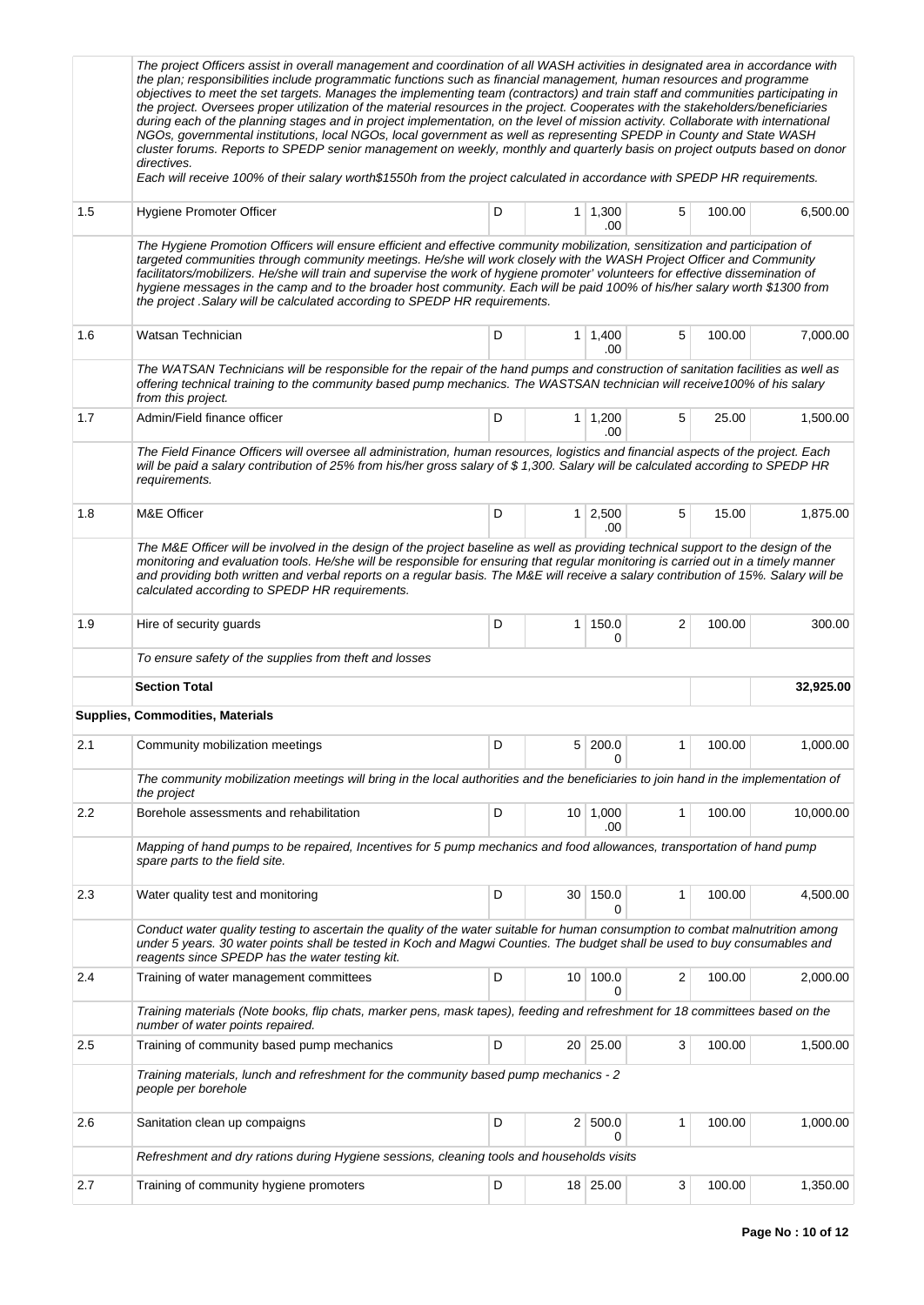|                  | Training materials (Note books, flip chats, marker pens, mask tapes), feeding and refreshment for 30 volunteers based on the<br>targeted population.      |             |                 |                        |              |        |           |  |  |
|------------------|-----------------------------------------------------------------------------------------------------------------------------------------------------------|-------------|-----------------|------------------------|--------------|--------|-----------|--|--|
| 2.8              | Distribution of WASH NFIs (soap, hygiene kits and buckets)                                                                                                | D           |                 | $2 \mid 1,000$<br>.00  | $\mathbf{1}$ | 100.00 | 2,000.00  |  |  |
|                  | Transportation of supplies, community mobilization and incentives for local authorities                                                                   |             |                 |                        |              |        |           |  |  |
| 2.9              | Incentives for hygiene promoters volunteers                                                                                                               | D           | 18 <sup>1</sup> | 150.0<br>$\Omega$      | 3            | 100.00 | 8,100.00  |  |  |
|                  | Household monitoring visits, hygiene promotion sessions, assist in distribution of hygiene and sanitation items.                                          |             |                 |                        |              |        |           |  |  |
| 2.10             | Printing of visibility kits and IEC materials                                                                                                             | D           |                 | 150 10.00              | 1            | 100.00 | 1,500.00  |  |  |
|                  | T.shirts and IEC materials                                                                                                                                |             |                 |                        |              |        |           |  |  |
| 2.11             | Post distribution monitoring                                                                                                                              | D           | 1 <sup>1</sup>  | 1,000<br>.00           | $\mathbf{1}$ | 100.00 | 1,000.00  |  |  |
|                  | Production of PDM tools, incentives for enumerators, lunch and refreshment for staff and stakeholders for two times in the project<br>location.           |             |                 |                        |              |        |           |  |  |
| 2.12             | Stakeholders workshop                                                                                                                                     | D           |                 | 1   500.0<br>$\Omega$  | 2            | 100.00 | 1,000.00  |  |  |
|                  | This workshop will target 20 stakeholders who will be equipped with knowledge of behaviour change communication to be able to<br>share with the community |             |                 |                        |              |        |           |  |  |
|                  | <b>Section Total</b>                                                                                                                                      |             |                 |                        |              |        | 34,950.00 |  |  |
| <b>Equipment</b> |                                                                                                                                                           |             |                 |                        |              |        |           |  |  |
| 3.1              | <b>GPS</b> meter                                                                                                                                          | D           | 1 <sup>1</sup>  | 500.0<br>0             | 1            | 100.00 | 500.00    |  |  |
|                  |                                                                                                                                                           |             |                 |                        |              |        |           |  |  |
| 3.2              | Water testing kit (potalab 2)                                                                                                                             | D           |                 | $1 \mid 12,00$<br>0.00 | 1            | 100.00 | 12,000.00 |  |  |
|                  | This is standardized that will be used for testing both chemical and microbiological parameters                                                           |             |                 |                        |              |        |           |  |  |
|                  | <b>Section Total</b>                                                                                                                                      |             |                 | 12,500.00              |              |        |           |  |  |
| <b>Travel</b>    |                                                                                                                                                           |             |                 |                        |              |        |           |  |  |
| 5.1              | Flights for relocatable staff from Juba                                                                                                                   | D           | $\vert 4 \vert$ | 270.0<br>0             | 2            | 100.00 | 2,160.00  |  |  |
|                  | Two ways flight with UNHAS flight                                                                                                                         |             |                 |                        |              |        |           |  |  |
| 5.2              | Monitoring of the project progress                                                                                                                        | D           |                 | 2   500.0<br>0         | 2            | 100.00 | 2,000.00  |  |  |
|                  | This is to facilitate the M&E officer and the WASH program officer in doing spot check on the project progress.                                           |             |                 |                        |              |        |           |  |  |
|                  | <b>Section Total</b>                                                                                                                                      |             |                 |                        |              |        | 4,160.00  |  |  |
|                  | <b>General Operating and Other Direct Costs</b>                                                                                                           |             |                 |                        |              |        |           |  |  |
| 7.1              | Prefap rent in Bentiu Humanitarian hub                                                                                                                    | S           |                 | 1 2,000<br>.00         | 5            | 10.00  | 1,000.00  |  |  |
| 7.2              | Accommodation of field staff in World Relief light base camp                                                                                              | $\mathsf S$ |                 | 3   15.00              | 30           | 100.00 | 1,350.00  |  |  |
|                  |                                                                                                                                                           |             |                 |                        |              |        |           |  |  |
| 7.3              | Juba office rent contribution                                                                                                                             | $\mathsf S$ |                 | 1 2,500<br>.00         | 5            | 10.00  | 1,250.00  |  |  |
| 7.4              | Internet contribution Juba and Bentiu                                                                                                                     | S           | 2               | 600.0                  | 5            | 10.00  | 600.00    |  |  |
|                  |                                                                                                                                                           |             |                 | 0                      |              |        |           |  |  |
| 7.5              | <b>Stationaries</b>                                                                                                                                       | S           | 2 <sup>2</sup>  | 300.0<br>0             | 5            | 25.00  | 750.00    |  |  |
|                  | Stationary for Juba, Bentiu and Nimule offices                                                                                                            |             |                 |                        |              |        |           |  |  |
| 7.6              | Contribution for vehicle maintenance and fuel in Juba and<br>Nimule                                                                                       | $\mathbb S$ | 1 <sup>1</sup>  | 550.0<br>0             | 5            | 10.00  | 275.00    |  |  |
|                  |                                                                                                                                                           |             |                 |                        |              |        |           |  |  |